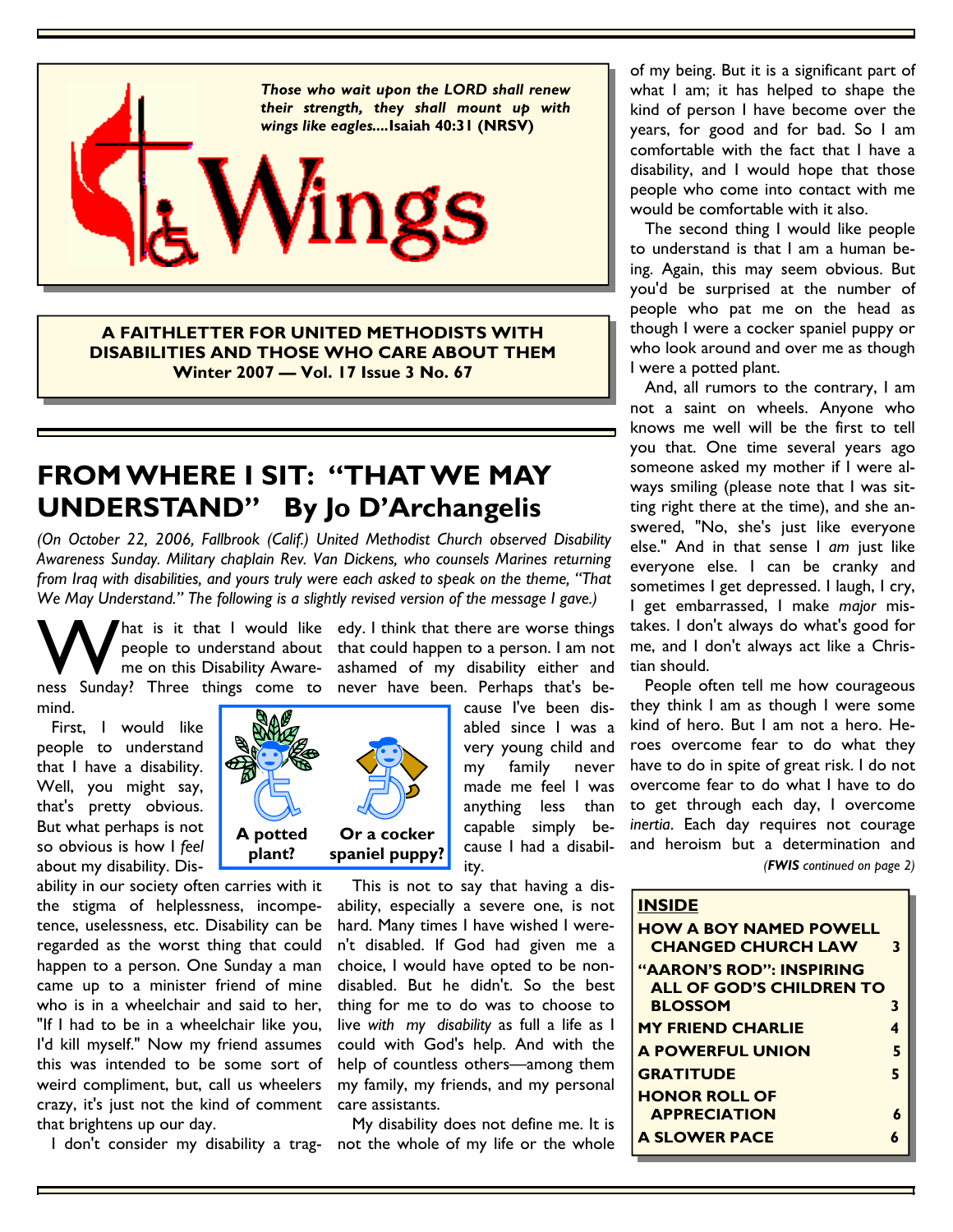

effort on my part to resist the temptation to just sit in my room and not get involved with

life. Yes, it can be a struggle, but it is not a superhuman struggle. It is a struggle that many people at one time or another go through when they encounter great difficulties.

 So I'd like people to understand that I am not comfortable being placed on a pedestal. Pedestals should be reserved for true saints and heroes. It's much too easy for a person like myself to fall off and land on her tush.

 The third thing I would like people to understand about me is that I am a child of God. I feel that I have been made in God's image as much as anybody else has. God does not look upon me as a

*(FWIS continued from page 1)* mistake, as something he carelessly put together on one of his "off days." Nor do I need to be "healed" as a sign that God fully accepts me. I am not a punishment for anyone's sins, my own or my parents'. And I do not believe it was God's will that I be disabled just so that I might become a better person or serve as an inspiring life lesson for others.

> Actually, I don't know why, theologically speaking, I am disabled and someone else isn't—or why bad things happen to good people or good things happen to terrible people or good and bad things happen to all of us alike. What I do know is that, as Paul says in Romans 8:28, "all things work together for good for those who love God, who are called according to his purpose." God can bring love out of hate, light out of



**A** non-official, non-profit quarterly newsletter for United Methodists with disabling conditions and all others interested in issues of disability, accessibility, and religion

#### **FOUNDER/EDITOR COMPUTER LAYOUT/GRAPHIC DESIGN**  Jo D'Archangelis

**CORRESPONDENCE** Send all correspondence—including feedback, original writings, items from other sources, and changes of address—to Jo D'Archangelis, Editor, at

**Mailing Address** 592 West Ammunition Road, Apt. 1 Fallbrook, CA 92028 **Telephone/Fax** [760] 723-2668 (please call before faxing) **E-Mail** jodarlis@aol.com

**E-WINGS** Two e-mail versions of *Wings* are available for those with vision impairments and computer "reading" devices, those who have difficulty handling paper and print pages, those who live outside the USA, and those who just prefer computer viewing: (1.) A document version in partially formatted text without graphics available to those able to open attached files in Microsoft Word Document 2000, and (2.) A newsletter-formatted version with color graphics available to those able to open attached files in MSPublisher 2000. E-mail Jo D'Archangelis at jodarlis@aol.com to request either, or both, of these versions.

**DONATIONS** Most of the funding for *Wings'* publication and mailing comes from reader donations. There are no subscription fees. If you think *Wings* is worth it, please make a check or money order payable to the "Fallbrook United Methodist Church" (or "FUMC") and mark it "Wings Newsletter." Mail it to the church address below:

| <b>Basic Angel</b>                                                            | $$6 - $14$    | <b>Major Angel</b> | $$15-$24$ |  |  |
|-------------------------------------------------------------------------------|---------------|--------------------|-----------|--|--|
| <b>Super Angel</b>                                                            | $$25-$49$     | <b>Mega Angel</b>  | \$50-\$99 |  |  |
| <b>Awesome Angel</b>                                                          | \$100 or more |                    |           |  |  |
| <b>Church Address</b> Fallbrook United Methodist Church 1844 Winterhaven Road |               |                    |           |  |  |
| Fallbrook, CA 92028 Church Telephone [760] 728-1472                           |               |                    |           |  |  |
| Church Fax [760] 728-7433 Church E-Mail FUMC1887@tfb.com                      |               |                    |           |  |  |

darkness, life out of death, and wholeness out of brokenness.

 I would like people to understand that I am not just an object of Christian charity, that I am not one of the "least of these" here only to be "done unto." I believe that God calls each of us whatever our age, race, nationality, economic status, or physical and mental condition—to serve him and to serve others.

 God blesses each of us with our own special gifts. Here in the Fallbrook United Methodist Church, I am grateful that I have been given the opportunity to use the gifts God has given me to promote church accessibility for people with all types of disabilities and to bring to everyone's attention what people with disabilities have to offer.

 I'd like to close with a poem by Patricia Knock. Pat was a member of this church for several years before leaving Fallbrook to return to her home state of Texas to be with her family. She died this past spring. Although she herself was not disabled, Pat wrote this poem in the voice of someone in a wheelchair:

#### **TO THOSE LESS FORTUNATE**

As I roll down the aisle... Past the pews... You see my frailties I see your imperfections

I do not envy you We all have our problems But we come to this place In love and faith Accepting God's will

Lift me up Pray for me As I want to lift you up Pray for you We all need God's love We are all transformed in Christ

Can I help you?

This in a nutshell is what I would like people to understand: whether or not we can be said to "have a disability," all of us have our limitations; all of us are human; and all of us are here to learn from each other, to inspire each other, and to bring each other closer to God.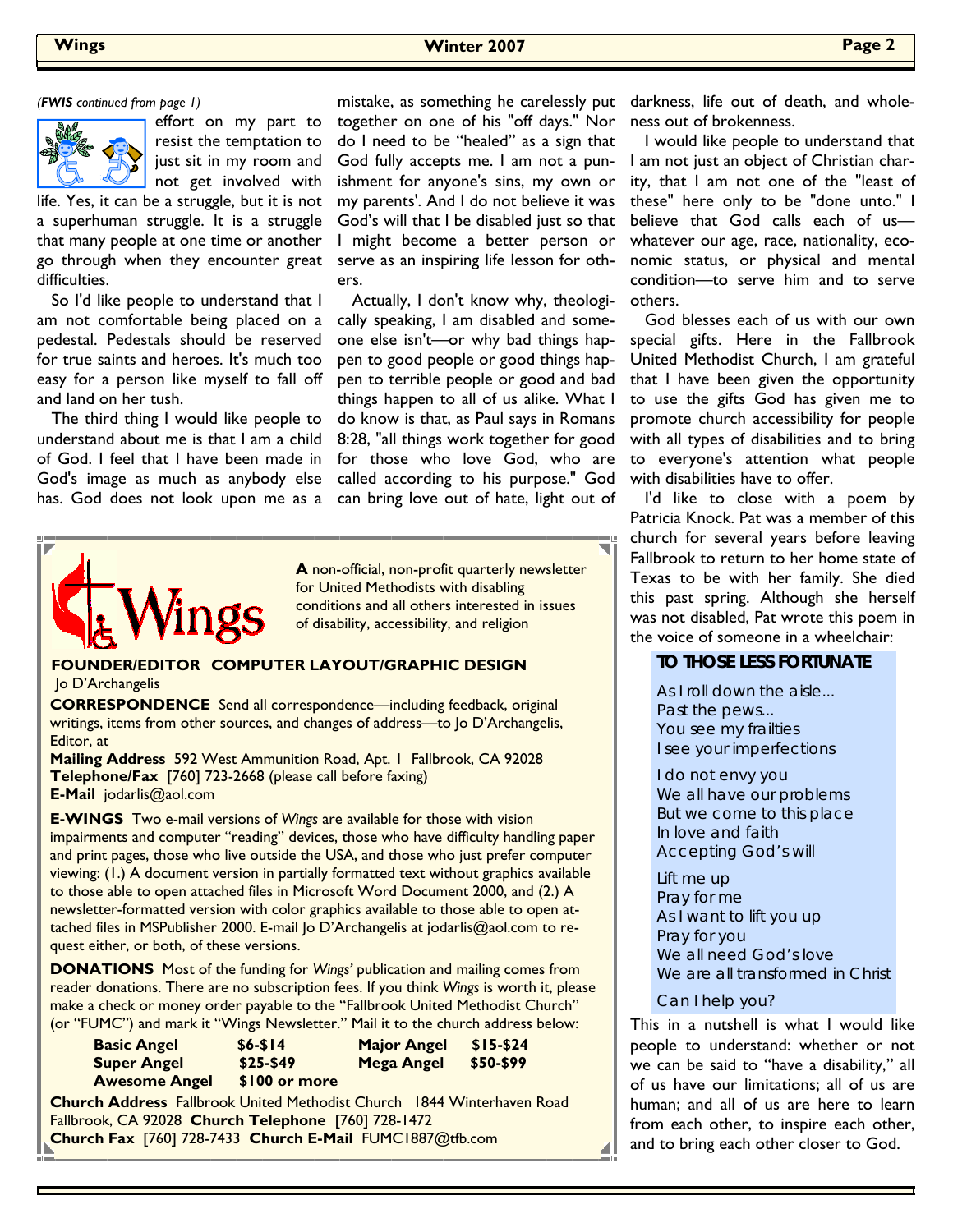

## **HOW A BOY NAMED POWELL CHANGED CHURCH LAW By Mary Ellis and Steve Richardson**

Our son Powell experienced a<br>Severe stroke at his birth on<br>the pully 20, 1984. Over the next<br>few vears very dark ones in our journey July 20, 1984. Over the next few years, very dark ones in our journey

ur son Powell experienced a concluded that receiving an individual severe stroke at his birth on like Powell into full membership was subject to interpretation.

Rev. Ken Carder, then Senior Minis-

with Powell, we would learn the realities of this catastrophic event: our son would be profoundly mentally retarded and would have numerous physical limitations, including the inability to talk or walk.

As we were learning how

to face and accept Powell's limitations, we had many, many questions of what kind of life he would have and how he would fit in. One area of importance to us was the church. We were both active, life-long members of the United Methodist denomination….We wondered whether he could attend a Sunday School class and whether he had a chance to become a member of our church—all the things we churchgoers take for granted.

 In the United Methodist tradition (and according to specific rules at that time about church membership), an individual was required to communicate for himself or herself certain vows indicating a full covenant relationship with God, before becoming a member. Even though Powell's spirit may have been in full covenant relationship with God, obviously he would never be able to speak the prerequisite vows either audibly or through sign language.

 We talked with several ministers to learn if Powell could be made a member, based on the requirements. Mixed opinions were offered. One minister said "No."...Others said, "Yes" (yet with varying degrees of assurance that it would be truly acceptable). One opined that he could be a member, but he would be classified under a special category of membership—a category that another minister described as "the dog pound of church members." We finally

**One minister opined that Powell could be a member but he would be classified under a special category of membership—a category that another minister described as "the dog pound of church members."** 

> ter at our church, Church Street Conference-was-only-a-year-away. United Methodist Church, Knoxville, Tenn., was the only minister who not only said he could be a full member but who also expressed a strong willingness and desire to receive Powell into membership. However, we wanted our son's membership to be a matter of right, not subject to the discretion of an individual minister. Moreover, on

behalf of other families with family members unable to assume the church vows, we wanted to ensure that they, too, would not face the uncertainties and inconsistencies we experienced.

 To do this, we sought to change the church law as contained in the United Methodist Church's Book of Discipline. Such a change would have to be ap-

> proved by the denomination's General Conference, the legislative body for the United Methodist Church. This body meets only once every four years. Fortunately at that point in time for us, the next General

 With the assistance of Powell's grandmother, Dorothy Bedwell, Rev. Carder, and the congregation of Church Street United Methodist Church, we submitted a petition to the 1992 General Conference. We specifically sought to include the language: "In the case of persons whose disabilities prevent them from *(CHURCH LAW continued on page 4)* 

### **"AARON'S ROD": INSPIRING ALL OF GOD'S CHILDREN TO BLOSSOM**

aron's Rod is a new quarterly newsletter aimed at families with disabled family members of any age. Christ-centered but nondenominational, the newsletter features devotionals, brief biographies, poems, inspirational quotes, listings of books and other resources for parents, as well as a forum where parents and family members can express thoughts and ideas.

 Lori Ciccanti, the founder/editor of *Aaron's Rod*, is the wife of a Baptist minister and has a son with autism and a sister with both multiple sclerosis and schizophrenia. Ciccanti says that a hospice counselor who is also a United Methodist minister got her to thinking about putting out a newsletter. "I see the newsletter as a support and communication tool for families sharing and encouraging each other through difficult times," she says.

 The name, *Aaron's Rod*, comes from Numbers 17:8 (KJV): *Behold, the rod of Aaron…was budded, and brought forth buds, and bloomed blossoms, and yielded almonds.* Underneath the name on the first page of the newsletter are the words: "Inspiring Children of God With Disabilities To Blossom Using The Gifts God Has Given Them."

 Published by The Bread Of Life Ministries Association, *Aaron's Rod* is free to anyone interested in receiving it. Contact Lori Ciccanti at e-mail DLAlsina@mchsi.com or BreadofLife@mchsi.com; telephone 302-541- 4303; mailing address 501 Lake Court, Ocean View, Del. 19970.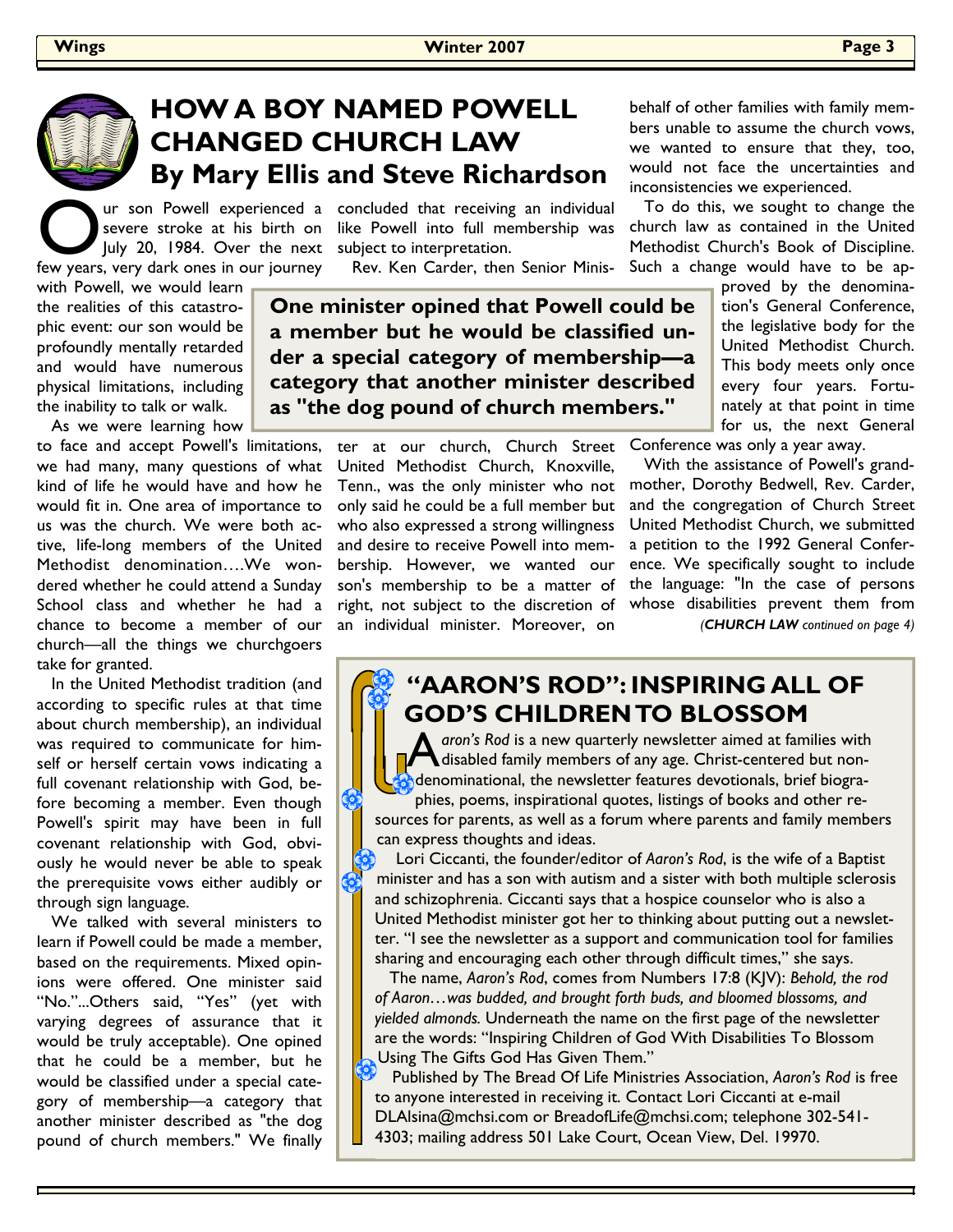

assuming the vows, their legal guardian(s), themselves in full covenant relationship with God and the Church,

the community of faith, may recite the appropriate vows on their behalf." In a few simple words, this language would allow a parent or guardian—along with the support of the full congregation—to assume the vows of membership on behalf of a person with no visible or audible means to communicate.

 We were fortunate that Rev. Carder was a delegate to the General Conference that year. He was in a position to articulate among other delegates both the pragmatic and theological bases for the petition. Further, he made sure the committee members who dealt with the petition also heard "Powell's story." Only a few days into the Conference, Rev. Carder reported to us that the petition had been enthusiastically endorsed by the major committee and would be presented for a vote before the delegation. Upon the final vote, it became the law of the United Methodist Church worldwide.

 We believe that Powell, on August 9, 1992, was the first member of the United Methodist denomination to be

 $\overline{\bullet}$ 

 $\ddot{\phantom{1}}$ 

 $\ddot{\phantom{1}}$ 

 $\ddot{\phantom{1}}$ 

 $\ddot{\bullet}$ 

 $\ddot{\phantom{1}}$ 

 $\ddot{\phantom{1}}$ 

 $\ddot{\phantom{1}}$ 

 $\ddot{\phantom{1}}$  $\overline{\bullet}$ 

 $\ddot{\bullet}$ 

**MY FRIEND CHARLIE By Nate Hajdu**  He is my friend; I am his friend appreciation  $\bullet$  $\bullet$ I help him out; he helps me to His brokenness makes me  $\bullet$  accept my own brokenness learn  $\bullet$ I help him to learn; he helps me Which leads to healing  $\bullet$ His humanity leads to personal to grow  $\overline{\phantom{a}}$  $\bullet$ I help him to grow; he teaches connection His steadfastness centers me  $\bullet$  me to accept  $\bullet$ His struggle is my struggle His smile is my reward  $\bullet$ His vulnerability leads to my His joy lifts my spirits  $\overline{\bullet}$ His happiness gives me a sense respect  $\bullet$  $\bullet$ My respect leads him to trust of purpose His trust leads to my devotion His struggles expose my anxieties  $\bullet$ His availability feeds my desire to Which tests me be needed Then strengthens me  $\bullet$ I keep his secrets; he keeps mine And in turn bolsters my faith  $\bullet$  $\bullet$  $\bullet$ We have an arrangement In guiding I am guided  $\bullet$ His lack of self-consciousness In helping I am helped  $\bullet$  leads to my tolerance In teaching I am taught  $\bullet$  $\bullet$ His constant need for stimulation In his laughter there is joy leads to my patience In that joy there is energy  $\bullet$ In that energy there is spirit His discomfort sharpens my  $\bullet$ In that spirit there is grace sensitivity  $\bullet$ His unhappiness is my challenge In his eyes there is a glow  $\bullet$  $\bullet$ His presence eases my isolation In that glow is his soul  $\bullet$ His loyalty leads to my loyalty In his soul there is God Which leads to mutual And in God there is peace

> **From** *Extras***, the newsletter of Friendship Ministries (Jan. 2006), and originally given at the Interfaith Disability Pre-Summit to the Alliance for Full Participation held in Washington, D.C., on Sept. 22, 2005. Hajdu is a direct support professional from the Jubilee Association of Maryland in ministry with Charlie Swenson, a person with a cognitive disability.**

received into full church membership under this new provision. On that Sunday, Steve and I stood with Powell, and we as his parents, along with hundreds of church members in the congregation, assumed the vows of membership on his behalf. After the service, members warmly greeted Powell and us with comments such as, "This was the most meaningful service I've ever intended" and "Thank you for sharing this event with us." Even now, years later, we hear stories of others with severe disabilities who have become members of the United Methodist Church, thanks to Powell's provision that is now a part of the denomination's Discipline.

 Through this process and the years that have followed, we (and many others) have come to recognize Powell in a new way. We have always been proud of him, for despite his many limitations he has advanced further than anyone thought was possible. In unexpected ways, he continues to inspire and motivate others who know him to do their best, too, particularly in spiritual matters. Powell, a regular, faithful member of the congregation, sitting in the back of the church, lets his presence be known by his occasional "Powell sounds" during the service and "dancing" to the sacred music.

 Simply by being who he is—more than just a person in a wheelchair who cannot talk—he has made a significant impact on United Methodism by challenging and changing what was an obstacle to inclusiveness. He is a parable to all of us of the profound meaning of God's unconditional love, of the unconditional inclusiveness of God's kingdom, and of the reality that God's grace and acceptance of each of us as His children transcend all obstacles—especially cognitive and physical limitations.

> **Slightly abridged from the DISC (United Methodist Church Disability Concerns) website (Oct. 25, 2005); originally published under the title "Profoundly Retarded Child Changes United Methodist Church Law." DISC may be accessed at new.gbgmumc.org/umcor/work/health/disc/.**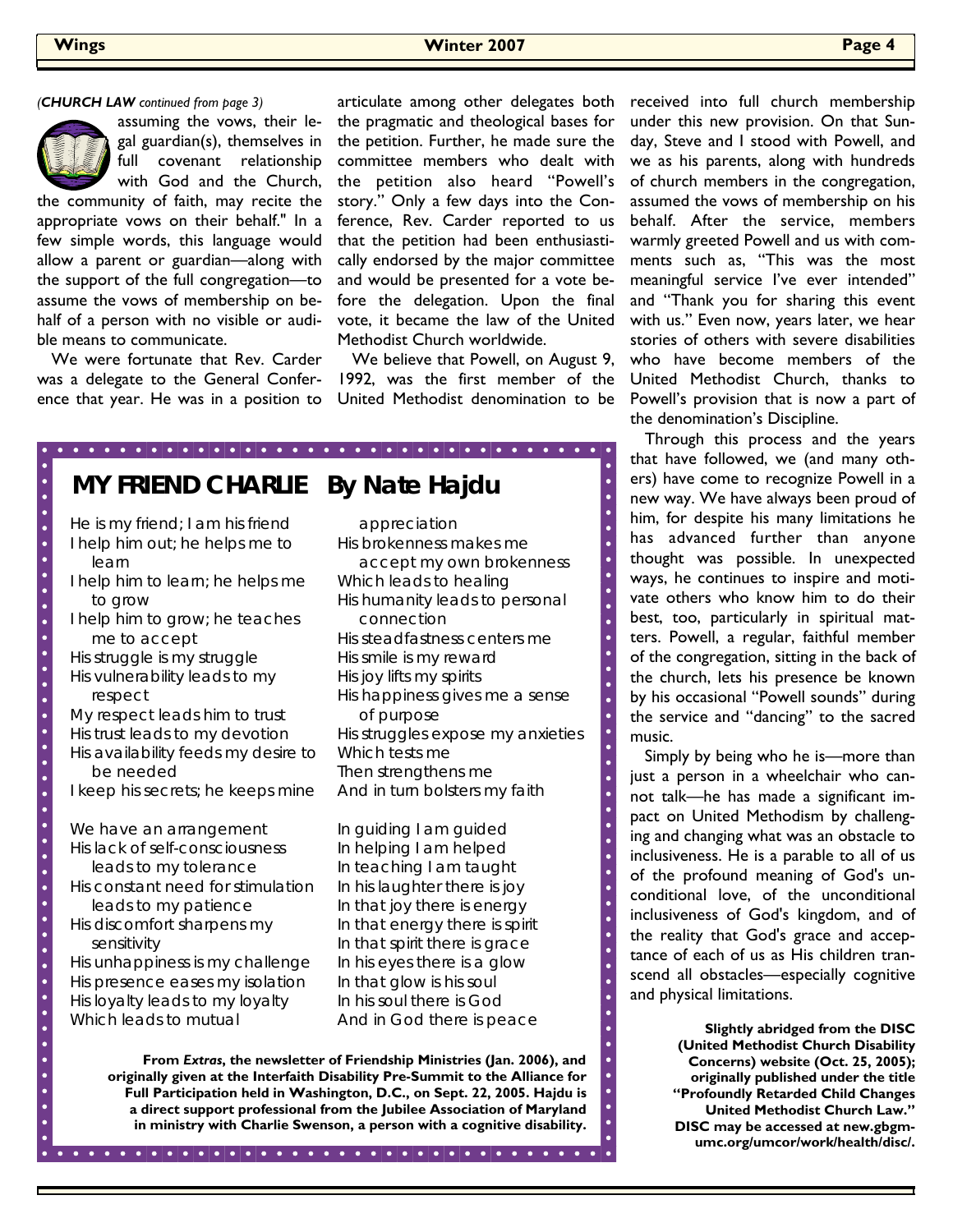

## **A POWERFUL UNION By Ginny Thornburgh**

*(This article first appeared in 1997, but its message still rings true today. With Americans with disabilities and older Americans forming an ever larger percentage of the nation's population, both groups need to be aware of their common needs and concerns, and work together toward a more accessible and inclusive society for all.)* 

recurring dream comes to me in<br>the early mornings—that of peo-<br>ple with disabilities and older<br>adults advocating for each other and for the early mornings—that of people with disabilities and older adults advocating for each other and for a welcoming America. Just imagine millions of us with disabilities joined with our colleagues, setting common goals for America's communities and congregations—dignity, respect, opportunity, and full participation. Now, that's an exciting prospect!

 Since the needs of these two groups are so similar, why have they not banded together before? Possibly people with disabilities, many of whom are under 65, don't want to face the fact that they, too, will age and die. Possibly older Americans are uncomfortable with folks who remind them of their own limitations. An 85-year old friend of mine stated recently: "I may use a walker and two hearing aids, but at least I'm not disabled."

 For the past seven years, I have worked at the National Organization on Disability (N.O.D.) to help make churches and synagogues more welcoming to people with all types of disabilities. In the course of these efforts, I have learned that many of the accommodations which people with disabilities look for in a congregation—ramps, railings, elevators, accessible rest rooms, pew cuts, designated parking places, improved lighting and sound systems, large print, Braille and taped materials as well as sign language interpreters—can also serve the community's older members.

 Unfortunately, seniors who have supported their congregations over the years—with time, talent and money are often relegated to the "shut in" list or a once-a-month visit by the clergy. Their isolation from the congregational

mainstream becomes more complete when transportation ministries are sporadic or rushed and congregational responsibilities are assigned to other members. When supportive community is needed most, it is often no longer available.

 It is the sense of being removed and burdensome, as well as the inability to use their gifts, which people with disabilities and older adults often feel. When I recently asked my 95-year-old mother which among her many disabilities was the most troublesome, she answered sadly, "I no longer feel useful."

 What can we do to address this longing to contribute, this desire to "feel useful"? First, we need to ask people with disabilities and older adults how they would like to contribute. And then we need to listen to their answers. The accommodation needed here is the willingness to listen and be fully present to the person.

 Second, we need to use our problemsolving abilities. For example, why can't an adult Bible Study class be moved to the home of a person for whom transportation is difficult? Why can't churches or synagogues offer valet parking to those who need it? Why can't the committee chosen to consider the installation of an audio loop be chaired by an older member who has poor hearing? Why can't the scripture lesson be taped ahead of time by a lay reader confined to home and then played back at the appropriate time during the worship service? The possibilities are limited only by our resolve to use the gifts and talents of all of us in the House of God.

 Those of us who have disabilities and those of us who are older need to band together and create a wider, deeper and more caring advocacy movement. Those involved in such a powerful union will be blessed in amazing ways.

**Reprinted from** *Access Press* **(Jan. 10, 1997). Thornburgh is the Director of the Religion and Disability Program at N.O.D. (National Organization On Disability). Please contact N.O.D. at 910 16th St. NW, Ste. 600, Washington, DC 90006, telephone: 202-293-5960, fax: 202-293-7999, website: www.nod. org, e-mail: religion@nod.org, if you would like information about its interfaith publications or about sponsorship of** 

**GRATITUDE By Henri Nouwen**   $\blacksquare$  o be grateful for the good things that happen in our lives is easy, but to be grateful for all of our lives—the good as well as the bad, the moments of joy as well as the moments of sorrow, the successes as well as the failures, the rewards as well as the rejections—that requires hard spiritual work. Still, we are only truly grateful people when we can say thank you to all that has brought us to the present moment. As long as we keep dividing our lives between events and people we would like to remember and those we would rather forget, we cannot claim the fullness of  $\overline{\bf N}$ our beings as a gift of God to be grateful for. Let's not be afraid to look at everything that brought us to where we are now and trust that we will soon see in it the guiding hand of a loving God. **From** *Bread For The Journey***, Harper (San Francisco:1997).**